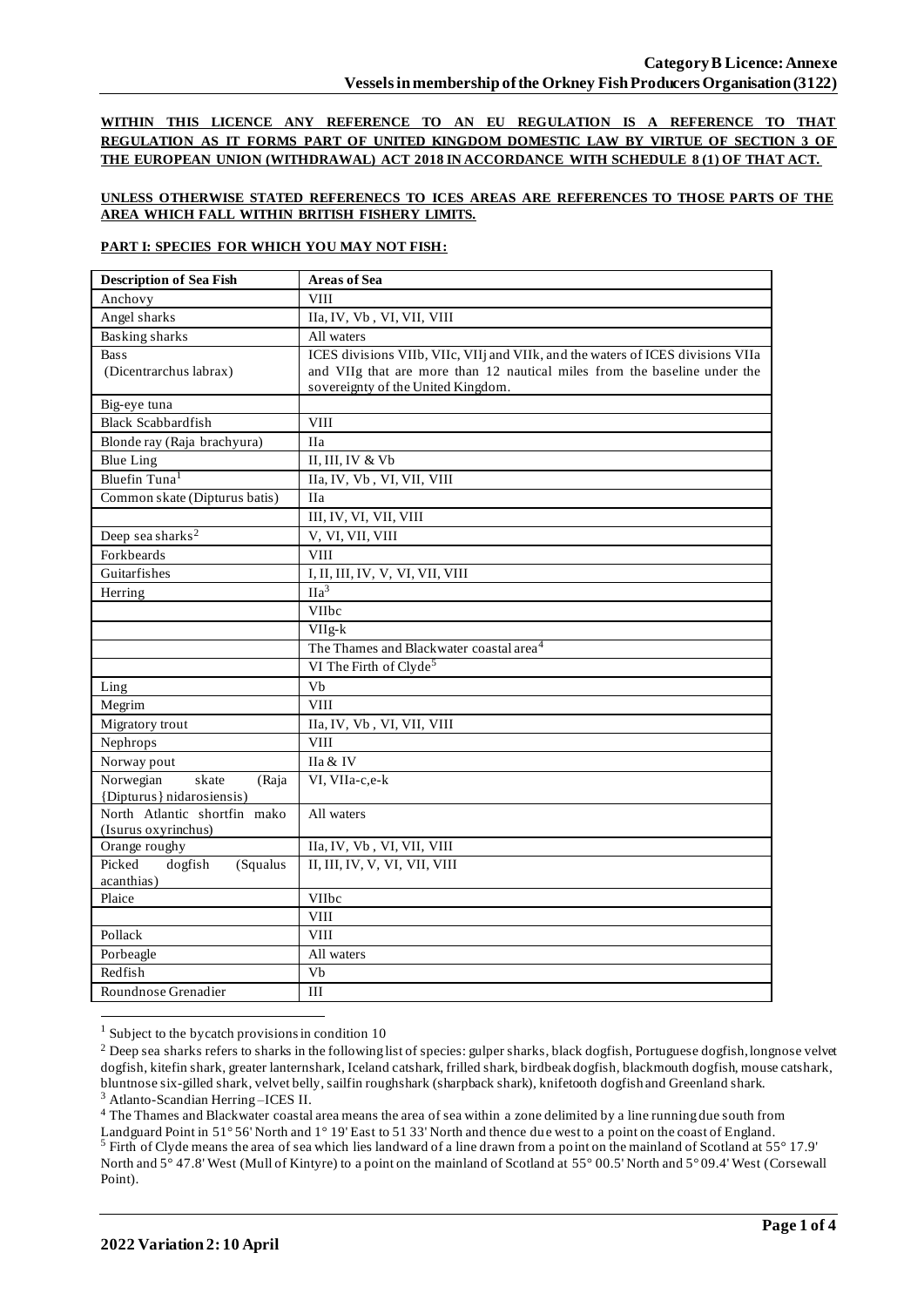| Salmon                                                 | IIa, IV, Vb, VI, VII, VIII                   |  |  |
|--------------------------------------------------------|----------------------------------------------|--|--|
| Sandeels                                               | Scottish Inshore Waters <sup>6</sup>         |  |  |
| <b>Skates and Rays</b>                                 | <b>VIII</b>                                  |  |  |
| Small-eyed<br>(Raja<br>ray<br>microocellata)           | IIa, IV, VIa, VIb, VIIa-c, VIIe and VIIh-k   |  |  |
| <b>Smooth</b><br>lanternshark<br>(Etmopterus pusillus) | IIa, IV                                      |  |  |
|                                                        | I, V, VI, VII, VIII                          |  |  |
| Sole                                                   | <b>VIIbc</b>                                 |  |  |
|                                                        | <b>VIII</b>                                  |  |  |
| Starry Ray (Amblyraja radiata)                         | IIa, IIIa, IV, VIId                          |  |  |
| Thornback ray (Raja clavata)                           | <b>IIIa</b>                                  |  |  |
| Tope shark (Galeorhinus galeus)                        | When taken with longlines in IIa, IV; and in |  |  |
|                                                        | I, V, VI, VII, VIII                          |  |  |
| Undulate Ray (Raja undulata)                           | VI                                           |  |  |
| White sharks                                           | IIa, IV, Vb, VI, VII, VIII                   |  |  |
| White Skate (Rostroraja alba)                          | VI, VII, VIII                                |  |  |
| Whiting                                                | <b>VIII</b>                                  |  |  |

# **SPECIES FOR WHICH YOU MAY NOT FISH CONTINUED**

| <b>SPECIES</b>          | <b>SEA AREAS</b>                                                                |  |  |
|-------------------------|---------------------------------------------------------------------------------|--|--|
| <b>Blue Whiting</b>     | IIa, IV, Vb, VI, VII, VIIIabde                                                  |  |  |
| Boarfish (Capros aper)  | VI, VII, VIII                                                                   |  |  |
| Horse Mackerel          | IVb, IVc and VIId                                                               |  |  |
|                         | IIa, IVa, VI, VIIa-c, VIIe-k, VIIIabde, Vb                                      |  |  |
| Mackerel                | IVa Flexibility box <sup>7</sup> (Seasonal closure 15th February – 31st July)   |  |  |
| Mackerel (handline*)    | IIa, IIIb, c, d; IVa (North of 59' 30'N) (Shetland)                             |  |  |
|                         | IIa, IIIb, c, d; IVa (North of 57' 30'N and South of 58' 30'N) (Moray<br>Firth) |  |  |
|                         | IVb (North of 53' 30'N and South of 57' 30' N) (Moray Firth)                    |  |  |
|                         | IVb (North of 53' 30'N and South of 57' 30' N) (IVb)                            |  |  |
|                         | Dual IVa,b                                                                      |  |  |
| Razor Fish (Ensis spp.) | Iia, IV, Vb, VI, VII, VIII                                                      |  |  |
| Sprats                  | IIa and IV                                                                      |  |  |
|                         | VIId,e                                                                          |  |  |

## DEEP SEA

| Black scabbardfish | Vb, VI, VII |
|--------------------|-------------|
| Forkbeards         | Vb, VI, VII |

<sup>&</sup>lt;sup>6</sup> "Scottish inshore waters" means the sea adjacent to the coast of Scotland and to the landward of a limit of 6 nautical miles from the baseline from which the territorial sea is measured, up to the mean high water mark of ordinary spring tides.

 $^7$  Mackerel caught in ICES Division IVa in the periods between 1 August and 15 February shall be recorded against the Western mackerel quota. All other catches of mackerel in ICES Division IVa shall be recorded against the North Sea mackerel quota and shall be subject to any quota limitations set out at **Part II** of this **Annex**.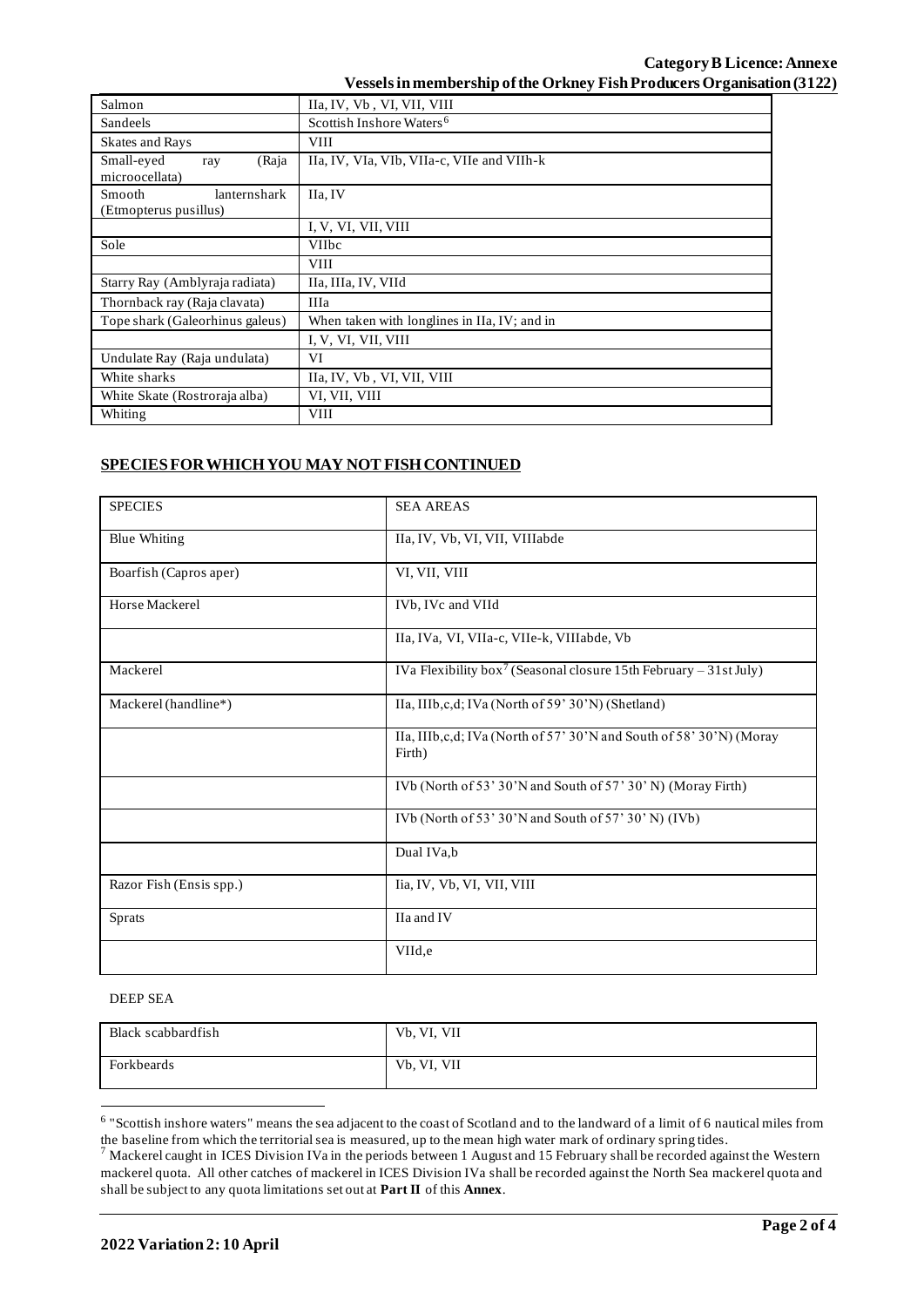#### **PART II: QUOTA LIMITATIONS OF TAC STOCKS**

## **LICENCE HOLDERS ARE REMINDED THAT QUOTA LIMITS ARE IN LIVE WEIGHT.**

For the conversion factors that apply see the bottom of this Annexe.

## **Part II: QUOTA LIMITATIONS**

| <b>TAC SPECIES</b> | <b>SEA AREA</b> | <b>OUOTA LIMIT</b>  |
|--------------------|-----------------|---------------------|
| Tusk               | Ha              | 0.1 tonnes per trip |
| Blue Ling          | Ha & IV         | 0.1 tonnes per trip |

| <b>DEEP-SEA SPECIES</b> | <b>SEA AREA</b>       |
|-------------------------|-----------------------|
| Alfonsinos              | IV, Vb, VI, VII, VIII |
| Black scabbardfish      | IIa, IV               |
| <b>Forkbeards</b>       | IIa, IV               |
| Red seabream            | VI, VII, VIII         |
| Roundnose grenadier     | IIa, IV, VIII         |

A quota limitation of **100kgs per fishing trip** will apply, either singly or collectively, to the above deep-sea stocks in the sea areas described.

#### **Live weight shall be calculated by multiplying landed weight by the conversion factors set out below**.

| <b>Species</b>        | Code       | Gutted | Gutted $&$<br>Headed | Fillets | Parts            |
|-----------------------|------------|--------|----------------------|---------|------------------|
| Anglerfish            | <b>ANF</b> | 1.22   | 3.0                  |         | $3.0^{8}$        |
| <b>Bass</b>           | <b>BSE</b> | 1.125  |                      | 2.7     |                  |
| Blue Whiting          | <b>WHB</b> | 1.15   |                      |         |                  |
| <b>Brill</b>          | BLL        | 1.09   | 2.7                  |         |                  |
| Cod                   | <b>COD</b> | 1.17   | 1.7                  | 2.6     | 1.389            |
| Conger Eel            | <b>COE</b> | 1.125  |                      | 2.7     |                  |
| Common Dab            | DAB        | 1.11   | 1.39                 |         |                  |
| Common Sole           | SOL        | 1.04   |                      | 2.5     |                  |
| Flounder              | <b>FLE</b> | 1.08   |                      | 2.7     | $1.39^{10}$      |
| Greenland Halibut GHL |            | 1.08   |                      |         |                  |
| Halibut               | HAL        | 1.08   |                      | 2.7     |                  |
| Haddock               | <b>HAD</b> | 1.17   | 1.46                 | 2.6     |                  |
| Hake                  | <b>HKE</b> | 1.11   | 1.4                  | 2.6     |                  |
| Herring               | <b>HER</b> | 1.12   | 1.19                 |         |                  |
| Horse Mackerel        | JAX        | 1.08   |                      |         |                  |
| Lemon Sole            | <b>LEM</b> | 1.05   |                      | 2.5     |                  |
| Ling                  | <b>LIN</b> | 1.14   | 1.32                 | 2.64    | $2.8^{11}$       |
| Mackerel              | MAC        | 1.09   |                      |         |                  |
| Megrims               | LEZ        | 1.06   |                      | 2.5     |                  |
| Mullet                | <b>MUL</b> | 1.125  |                      | 2.7     |                  |
| Nephrops              | <b>NEP</b> |        |                      |         | 3.0 <sup>6</sup> |
| Plaice                | PLE        | 1.05   | 1.39                 | 2.4     |                  |
|                       |            |        |                      |         |                  |

<sup>8</sup> Tails

<sup>9</sup> Headed

<sup>10</sup> Gutted, headed and skinned

<sup>11</sup> Gutted and salted